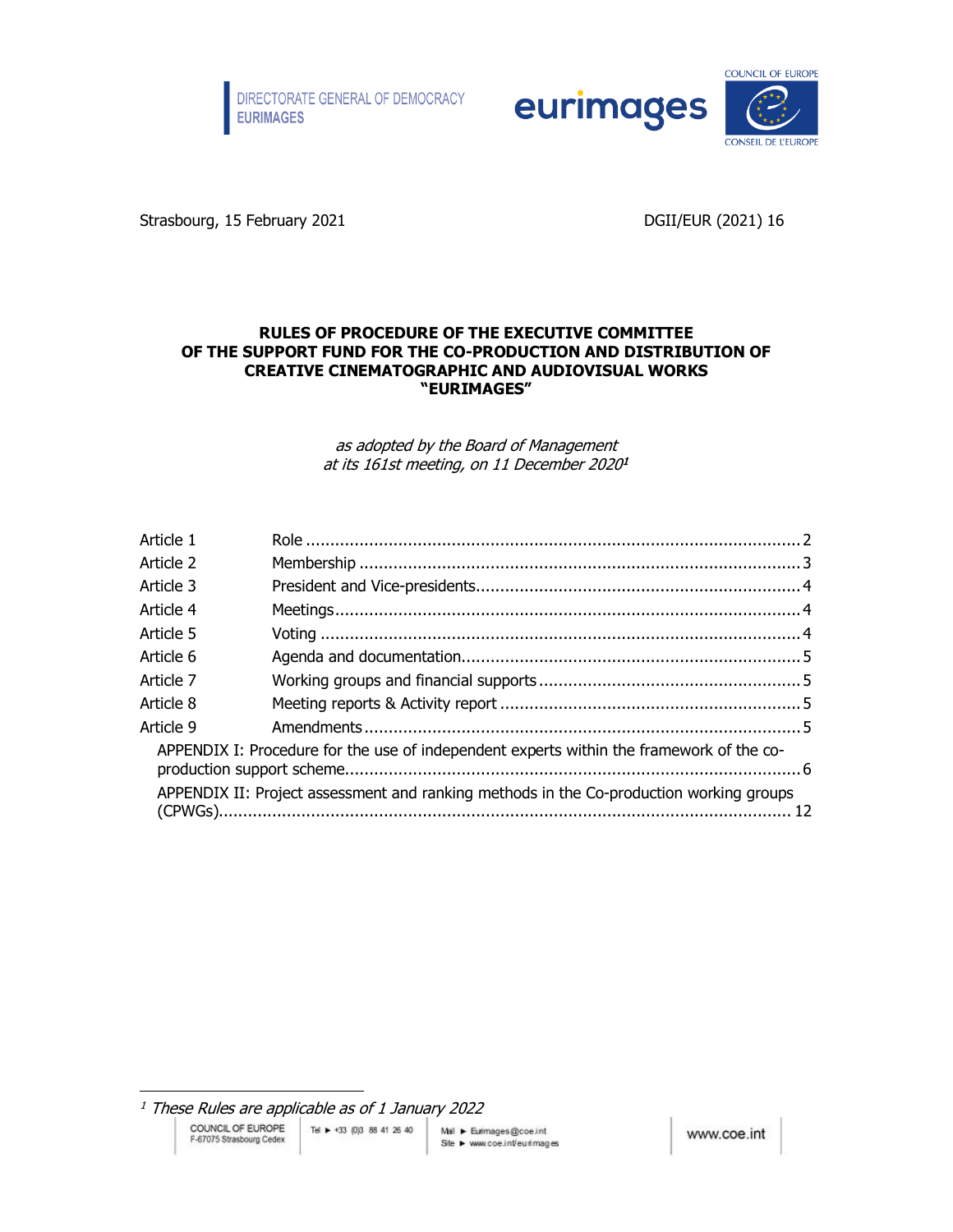# <span id="page-1-0"></span>**Article 1 Role**

- 1. The Executive Committee<sup>[2](#page-1-1)</sup> (hereinafter called "ExCo") shall carry out the following tasks, which do not fall under the exclusive competence of the Board of Management (hereinafter "the Board"), namely:
- a) to prepare and adopt its rules of procedure and propose them for approval by the Board;
- b) to prepare the meetings of the Board;
- c) to assist the President in directing the work of the Board;
- d) to provide continuity of management between Board meetings;
- e) to prepare the budget guidelines and apportionment of funds among the various activities, for submission to the Board;
- f) to determine before each meeting of the Working Groups (as defined in the Article 6 of the rules of procedure of the Board) the amount of funds available for granting financial support;
- g) to adopt an action plan setting out the means to achieve the strategic goals set by the Board;
- h) to report annually to the Board on the progress of this action plan;
- i) to make proposals, where necessary, to the Board for revision of the strategic goals;
- j) to monitor the functioning of the Co-Production Working Groups (hereinafter called "CPWGs") and the selection process, including the work of the independent experts, in line with the rules and the policy and the strategy of the Fund and to provide the Board with feedback;
- k) to adopt the recommendations of the Working Groups pertaining to financial support to projects submitted for funding made in line with the rules of the Fund;
- l) to adopt other recommendations of the Working Groups for matters which are not the exclusive competence of the Board (as defined in Article 1 of the Rules of Procedure of the Board);
- m) to allocate support amounts to projects in line with the recommendations of the CPWGs;
- n) to allocate, wherever necessary, the remaining balance of the financial envelope allocated to each CPWG taking into consideration the recommendations of the independent experts and in compliance with the policy and strategy defined by the Board;
- o) to monitor, together with the Board, the evolution of the market (for instance by commissioning evaluations involving consultation of beneficiaries and other stakeholders);
- p) to decide for previously supported projects on the admissibility of substantial modifications which are not approved directly by the Executive Director, as set out in the co-production support programme regulations;
- q) to carry out any other tasks as requested by the Board as long as these are not its exclusive competence;
- r) to administer the member States' review procedure as set out in the Article 14 of the Board's rules of procedure.
- 2. The ExCo shall ensure that its decisions are in line with the cultural objectives of the Fund as defined in the Board's policy and strategy. It oversees the most effective use of the resources of the Fund, in doing so, it endeavours, as far as possible, to reduce the environmental impact of its activities.

<span id="page-1-1"></span> $2$  As defined in Article 2.2 and 2.5 of Resolution Res(88)15 as amended by Resolution CM/Res(2020)8 on 9 September 2020.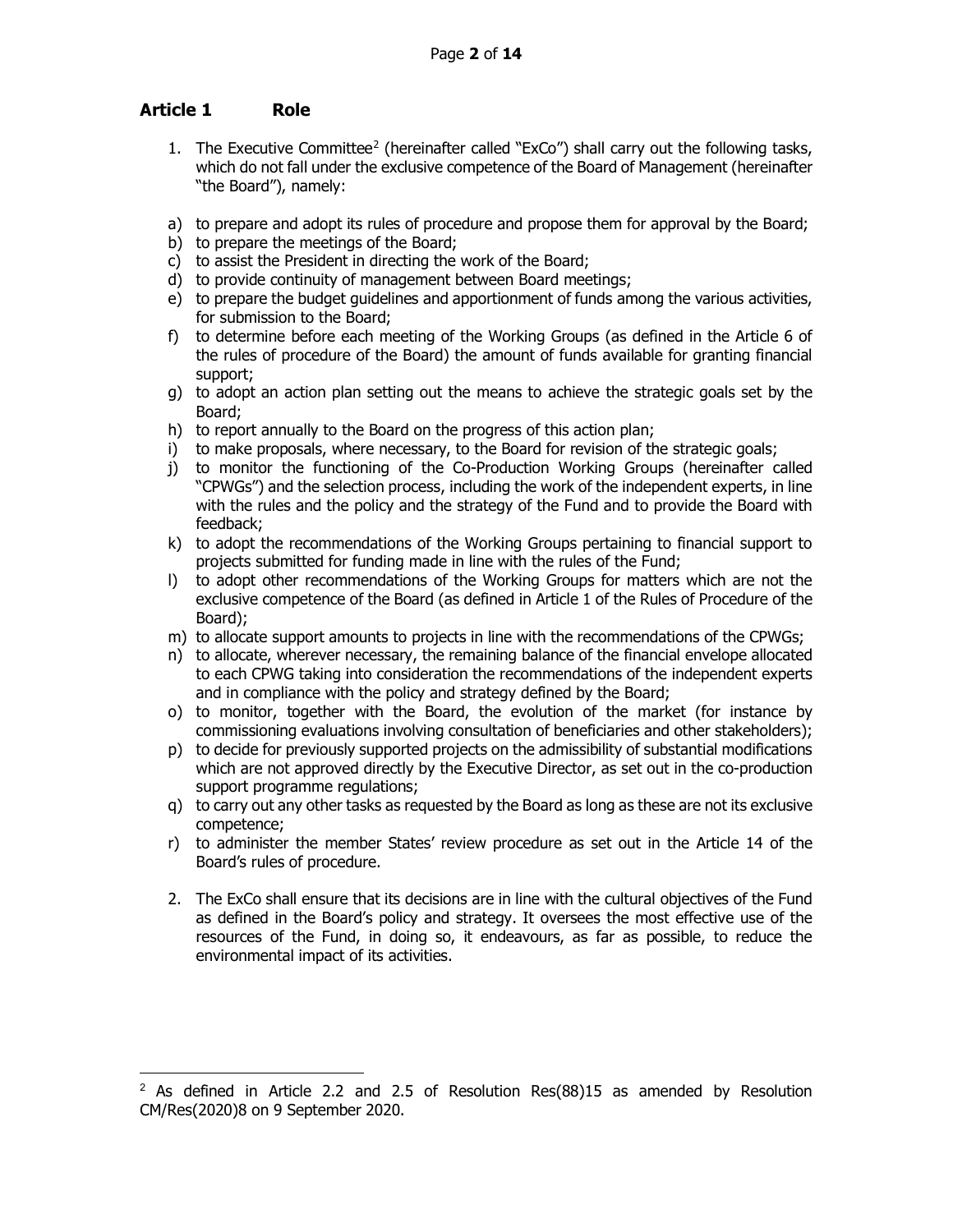# <span id="page-2-0"></span>**Article 2 Membership**

- 1. The ExCo comprises members of the Board of the Fund. As such ExCo members are subject to the rights and obligations set out in the rules of procedure of the Board, particularly in its Article 2.
- 2. National representatives of the major contributors of the Fund as defined in the Fund's financial regulations are permanent members of the ExCo. As of the date of approval of the present rules of procedure, the three major contributors are France, Germany and Italy.
- 3. The other members, representing approximately one third of the total number of Board members, are appointed for a one-year non-renewable term, by rotation, respecting, as far as possible, a geographical and gender balance.
- 4. The rotation of ExCo members (excluding permanent members) is decided upon by the Board at three-yearly intervals.
- 5. The geographical balance in the ExCo (excluding permanent members) is established referring to the tables below:

| Group 1     | Group 2     | Group 3     | Group 4     | Group 5     |
|-------------|-------------|-------------|-------------|-------------|
| <b>CH</b>   | DK          | <b>HR</b>   | PL          | AL          |
| BE          | <b>SE</b>   | RS          | BG          | TR          |
| <b>NL</b>   | <b>NO</b>   | <b>SI</b>   | CZ          | CY          |
| LU          | IS          | ME          | <b>RU</b>   | <b>GR</b>   |
| CA          | FI          | BA          | <b>RO</b>   | MK          |
| AT          | EE          | AM          | <b>SK</b>   | ES          |
| IE          | ١T          | <b>GE</b>   | HU          |             |
|             | LV          |             | UA          |             |
| 7 countries | 8 countries | 7 countries | 8 countries | 7 countries |

a) Geographical groups:

b) Number of countries per geographical group:

|                           |               |    |    | Year $1$ Year $2$ Year $3 \neq 0$ Countries |
|---------------------------|---------------|----|----|---------------------------------------------|
| Group 1                   | $\mathcal{L}$ | 2  |    |                                             |
| Group 2                   |               | 3  |    |                                             |
| Group 3                   | 3             | 2  | 2  |                                             |
| Group 4                   | 3             | 3  | 2  |                                             |
| Group 5                   | $\mathcal{P}$ | 3  | 2  |                                             |
| Permanent members         | 3             | 3  |    |                                             |
| <b>Total ExCo members</b> | 15            | 16 | 15 |                                             |

6. The President of the Board shall decide on compliance with the criteria of geographical and gender balance.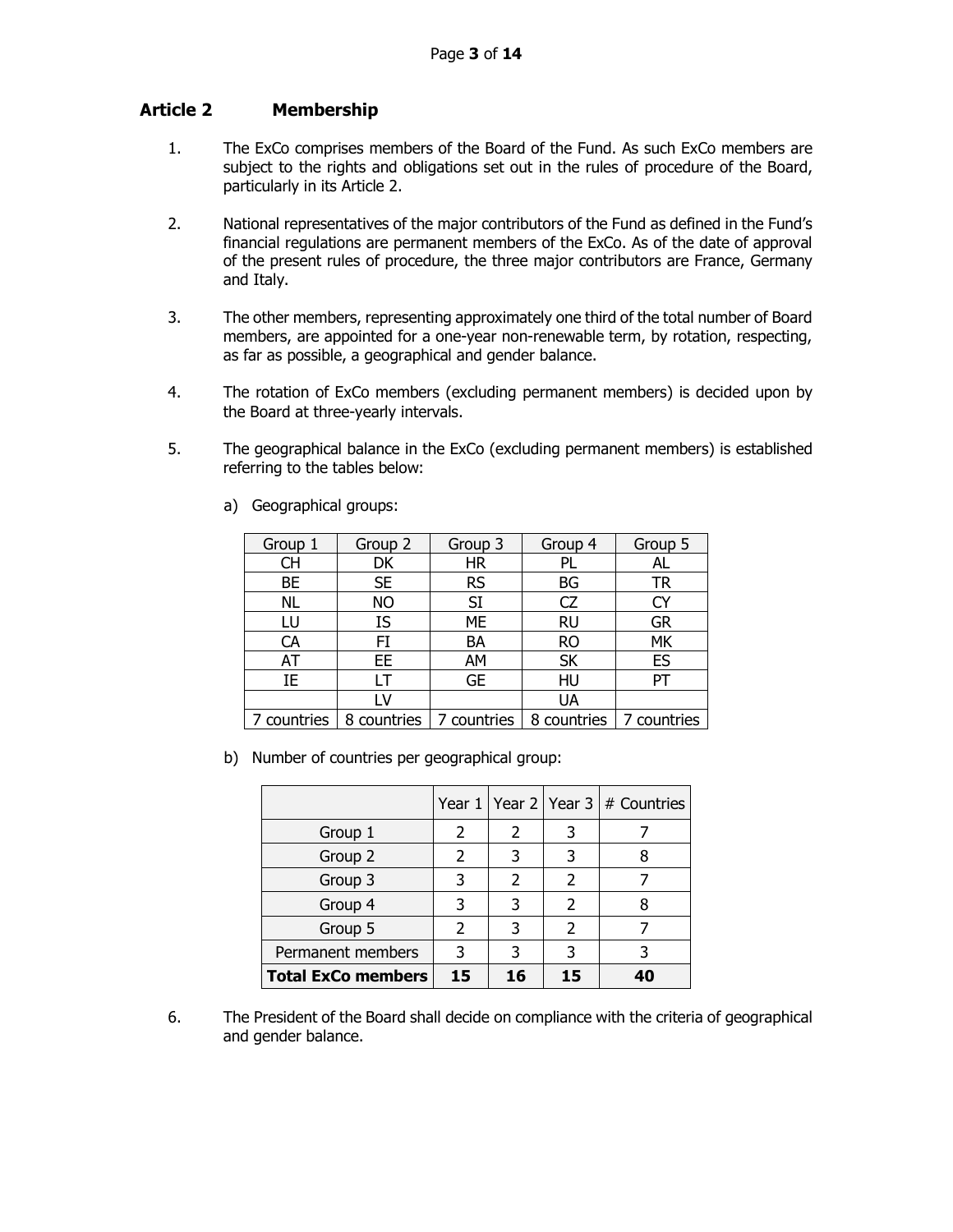- 7. A representative of a member State can take part in the ExCo for a new term only after one year had elapsed since the previous term. As a consequence, he/she can be reappointed as ExCo member only if all other representatives of the member States have already had the opportunity to take part in the ExCo.
- 8. The names of the ExCo members are published on the website of Eurimages and can also appear in other Eurimages publications.

### <span id="page-3-0"></span>**Article 3 President and Vice-presidents**

- 1. The President of the Board is also the President of the ExCo. Provisions of Article 3 of the rules of procedure of the Board also apply to the President of the ExCo.
- 2. The two Vice-Presidents (of which one is to be chosen from the major contributors) are appointed for a one-year non-renewable term by the Board amongst the members of the ExCo. They serve as Vice-Presidents for the Board and the ExCo.

### <span id="page-3-1"></span>**Article 4 Meetings**

- 1. The ExCo meets at least 3 times a year in line with the meetings of the Co-production working groups. Additional meetings may be organised when necessary to ensure smooth functioning of the Fund.
- 2. Whenever possible, the ExCo will meet via videoconferencing and, if necessary, take decisions by means of an online written procedure using relevant information technologies so as to ensure the smooth running of the decision-making process.
- 3. Meetings shall be convened by the Executive Director of the Fund, after consultation with the President of the Board, at least one week before the start of the meeting.
- 4. Unless it decides otherwise, the ExCo's meetings shall not be public.
- 5. The ExCo may decide to invite one or more members of the Board to its meetings.

#### <span id="page-3-2"></span>**Article 5 Voting**

- 1. Each member of the ExCo shall have one vote provided the voting rights of the said member State have not been suspended according to the Board's Rules of Procedure. Where a national representative is accompanied by advisers, only the national representative may take part in the vote.
- 2. The ExCo's decisions shall be taken by simple majority of the total of the ExCo's members having cast a vote. Members abstaining shall be deemed not to have cast a vote.
- 3. The ExCo may not deliberate unless a simple majority plus one of its total members are casting a vote.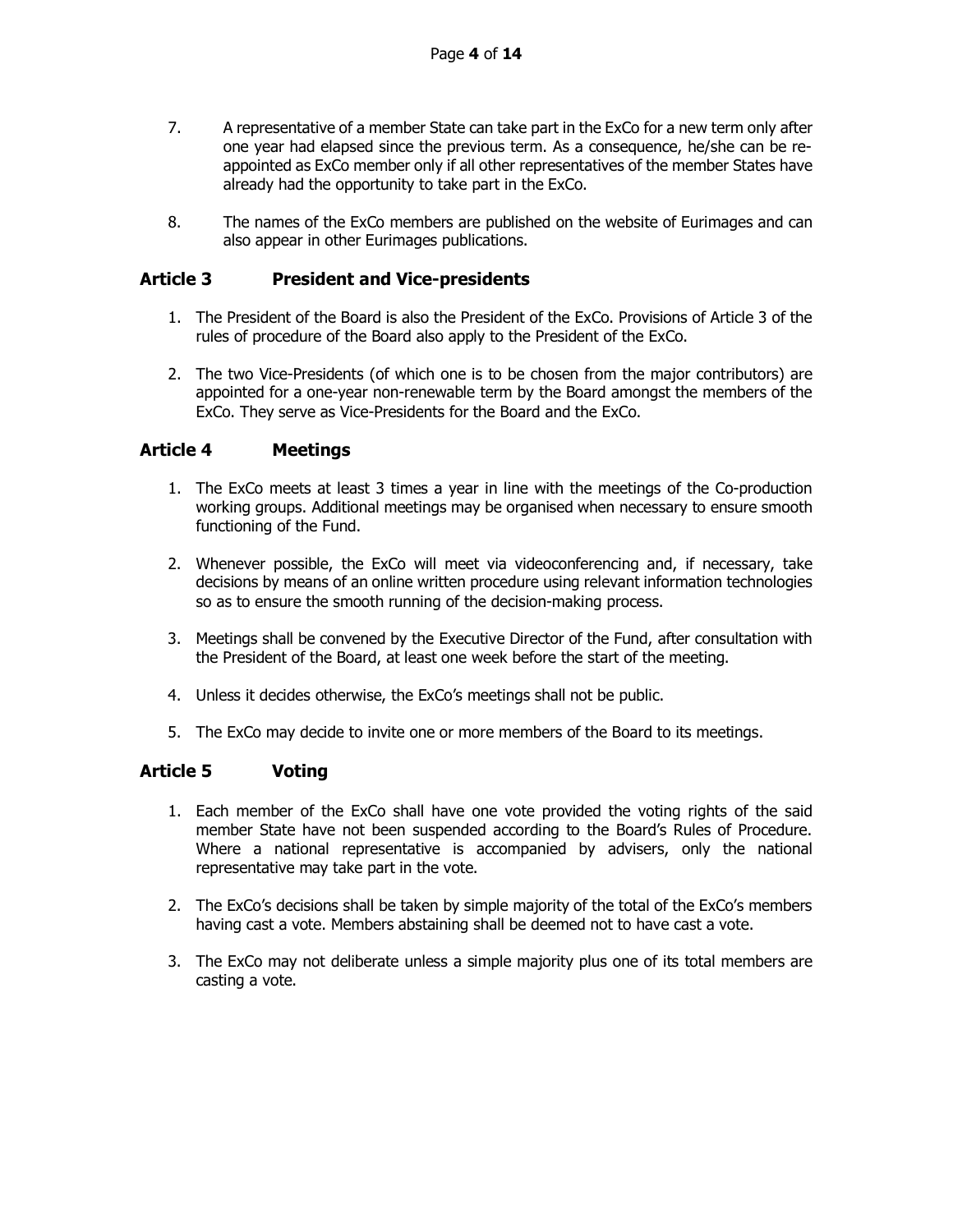# <span id="page-4-0"></span>**Article 6 Agenda and documentation**

- 1. The Executive Director shall draw up the draft agenda for the ExCo's meetings after consulting the President. The agenda shall be adopted by the ExCo at the beginning of its meetings. Any ExCo member may add a subject to the agenda.
- 2. The Eurimages Secretariat (hereinafter called "the Secretariat") shall provide documents to support its decision to ExCo members when appropriate.

### <span id="page-4-1"></span>**Article 7 Working groups and financial supports**

- 1. The ExCo monitors the work of the various working groups and study groups established by the Board in order to ensure that it complies with the policy and strategy of the Fund and the terms of reference set by the Board.
- 2. Decisions of the ExCo concerning financial support shall be taken within the limits of the available funds. The Secretariat assists the ExCo to ensure the financial feasibility of the Fund's activities within the budget set by the Board.
- 3. With regards to the co-production support programme:
	- a) the use of independent experts is governed by appendix I to these rules of procedure;
	- b) the examination of the projects and determining the amount of support is governed by the appendix II to these rules of procedure.
- 4. With regards to other working groups independent experts to advise on financial supports may be drawn from the list established for the co-production support programme (as set out in appendix I to these rules of procedure).

# <span id="page-4-2"></span>**Article 8 Meeting reports & Activity report**

- 1. The ExCo's proceedings shall be the subject of a list of decisions drawn up by the Secretariat of the Fund.
- 2. Decisions taken by the ExCo on the support granted, including the beneficiaries and the amounts awarded, shall be published on the Eurimages website.
- 3. The annual activity report drawn up by the Secretariat will include a reporting on the work of the ExCo (as defined in Article 15 of the rules of procedure of the Board).

# <span id="page-4-3"></span>**Article 9 Amendments**

The ExCo may propose amendments to its own Rules of procedure. These amendments shall be approved by the Board according to the Article 9, paragraph 2 of the rules of procedure of the Board.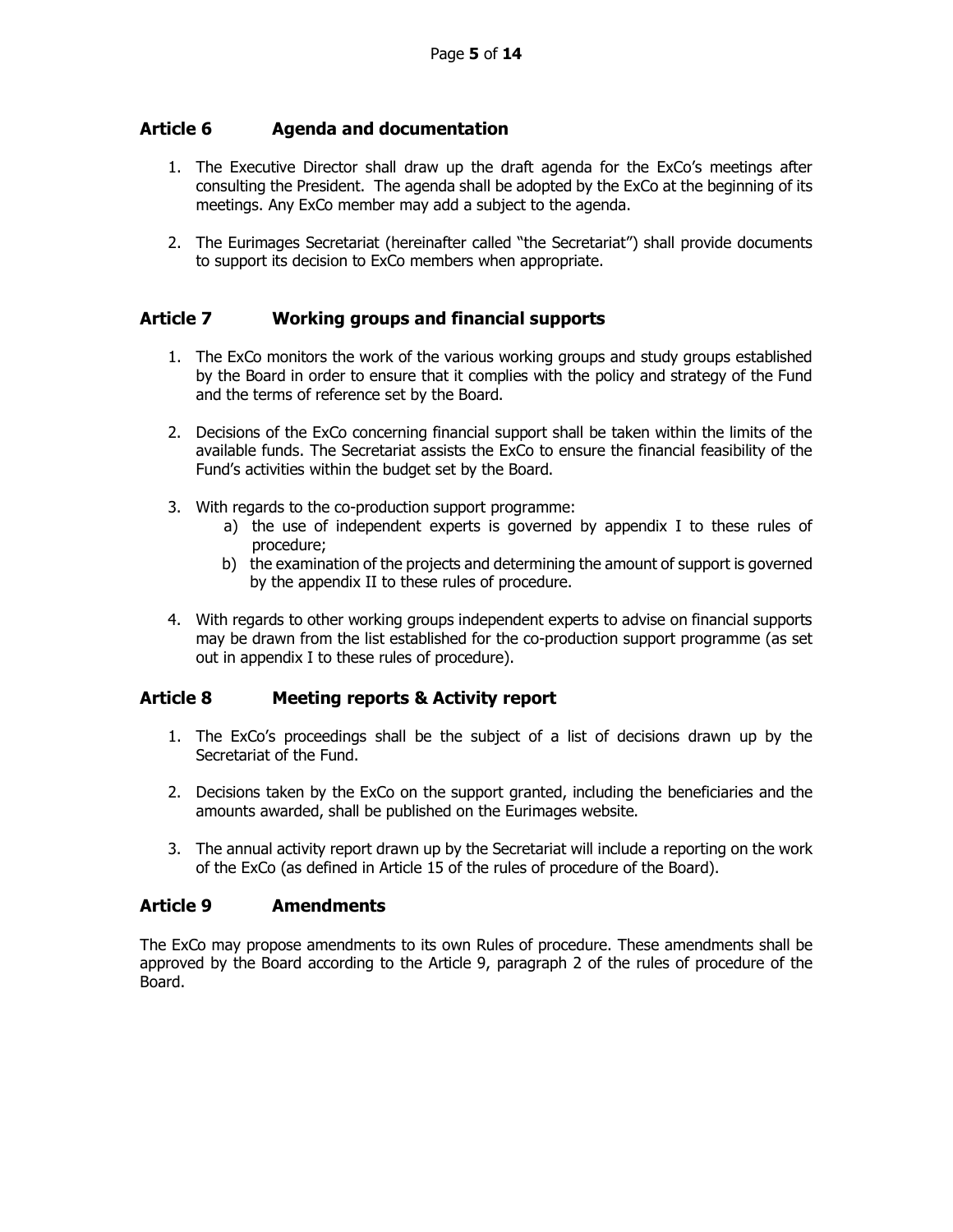#### **APPENDIX I:**

#### <span id="page-5-0"></span>**Procedure for the use of independent experts within the framework of the coproduction support scheme**

#### Call for expression of interest

- 1. Independent experts shall be selected through a call for expressions of interest that will be published by the Secretariat on the Eurimages web site. This call shall remain open to allow applications to be submitted continuously, to ensure sufficient availability of different profiles of experts, and will be advertised at regular intervals to film and audio-visual professionals.
- 2. National representatives will be responsible for relaying this call within the film, audio-visual and cultural sectors in their respective countries and to other professionals whom they believe could comply with the selection criteria.
- 3. This call will consist of an online questionnaire to be filled in by applicant experts. Responses to the online questionnaire will be registered by the Secretariat in chronological order of receipt of application.

# Selection of applicants

- 4. When filling out the online questionnaire, experts must complete a declaration on the relevant criteria of the Eurimages exclusion policy as far as applicable.
- 5. From the responses received, the Secretariat will compile a list of experts by selecting applicants who match the following criteria:
	- At least three years of proven experience in their field of activity (script/directing, distribution/sales, production, performing, editing, cinematography, festival programming, or any other relevant activity);
	- High level of proficiency in reading English (French is a plus but not required);
	- Oral proficiency in English or French of at least level B2 (CEFR)<sup>[3](#page-5-1)</sup>;
	- Good knowledge of film business practices at an international level and, in particular, of international film co-production.
	- Availability in principle during the periods foreseen for the assessment of projects.
- 6. Conformity with the selection criteria will be evaluated by the Secretariat on the basis of the curriculum vitae of the applicants and their declarations in the online questionnaire.
- 7. When considered relevant, the Secretariat may carry out additional research (by doing internet research or requesting information from other professionals or institutions) to verify the declarations made by the applicants. To this end, national representatives may also be contacted. The Secretariat may, with the Board's approval, exclude applicants for duly justified reasons other than the criteria listed in points 4 and 5.
- 8. The list of experts, established by chronological order of receipt of application, is approved by the Board at its plenary meetings<sup>4</sup> or through a written procedure (as set out in Article 10 of the Board's Rules of procedure) to streamline the inclusion of new applicants on the list. The

<span id="page-5-1"></span><sup>3</sup> Common European Framework of Reference for Languages: [https://www.coe.int/en/web/common](https://www.coe.int/en/web/common-european-framework-reference-languages/table-1-cefr-3.3-common-reference-levels-global-scale)[european-framework-reference-languages/table-1-cefr-3.3-common-reference-levels-global-scale](https://www.coe.int/en/web/common-european-framework-reference-languages/table-1-cefr-3.3-common-reference-levels-global-scale)

<span id="page-5-2"></span><sup>4</sup> Modified Resolution 88(15), Article 2.2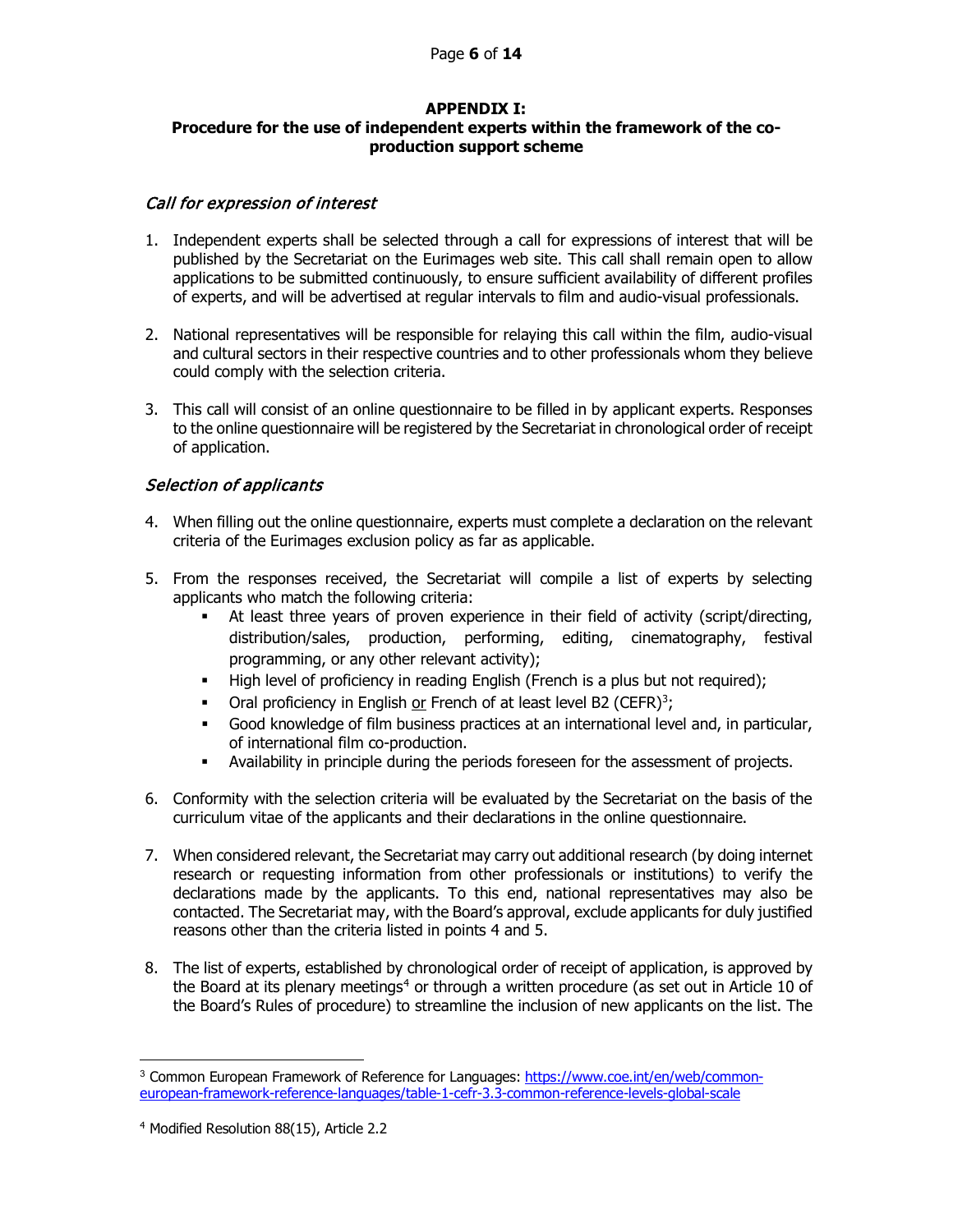#### Page **7** of **14**

experts approved by the Board are informed by the Secretariat of their inclusion on the list of experts and are invited to sign a framework agreement (see points 25 and 40).

### Assignment of experts

- 9. Experts are assigned to each of the three annual sessions<sup>[5](#page-6-0)</sup> of the Co-Production Working Groups (CPWG) and paid by the Secretariat. The same list of experts may be used for other programmes of the Fund.
- 10. In the case of Co-Production Working Groups (CPWG), each CPWG will be composed of 5 experts:
	- 3 experts respectively competent in script/direction, distribution/sales and production;
	- <sup>2</sup> 2 additional experts selected in line with the policy set out by the Fund but preferably representing creative profiles (performing, editing, cinematography, festival programming, script doctors, or any other relevant activity).
- 11. The experts will be assigned to a CPWG using the following criteria listed by order of priority:
	- *Availability*: experts available for the period of assessment and for the meeting of the CPWGs (as set out in Appendix II);
	- Expertise: the competencies set out in point 10 above should be represented;
	- Gender balance: 2 men/3 women or 2 women/3 men in each CPWG;
	- Geographical diversity: one representative of each geographical group (see table in point 13 below) in each CPWG;
	- Language skills: At least one French speaker should be assigned in each CPWG;
	- Age balance: as far as possible, experts shall represent a diversity of age.
	- Rotation: as far as possible, the participation of the same expert in successive sessions should be avoided.

If no expert matching all criteria can be found for a said CPWG, a new search will be performed applying only some of the selection criteria.

- 12. The experts corresponding to the criteria listed in point 11 are chosen from the list approved by the Board following their order of registration in the list (i.e. chronological order of receipt of their application).
- 13. The country groups used for the geographical diversity criteria are the following:

| Group 1   | Group 2   | Group 3   | Group 4   | Group 5   |
|-----------|-----------|-----------|-----------|-----------|
| <b>FR</b> | DK        | <b>HR</b> | PL        | AL        |
| DE        | <b>SE</b> | <b>RS</b> | <b>BG</b> | TR        |
| <b>CH</b> | <b>NO</b> | SI        | CZ        |           |
| <b>BE</b> | IS        | ME        | <b>RU</b> | <b>GR</b> |
| <b>NL</b> | FI        | BA        | <b>RO</b> | <b>MK</b> |
| LU        | EE        | AM        | <b>SK</b> | ES        |
| CA        |           | <b>GE</b> | HU        |           |
| AT        |           | ΙE        | UA        | PT        |

<span id="page-6-0"></span><sup>5</sup> A session is defined as a series of CPWG meetings linked to one deadline of application for co-production support.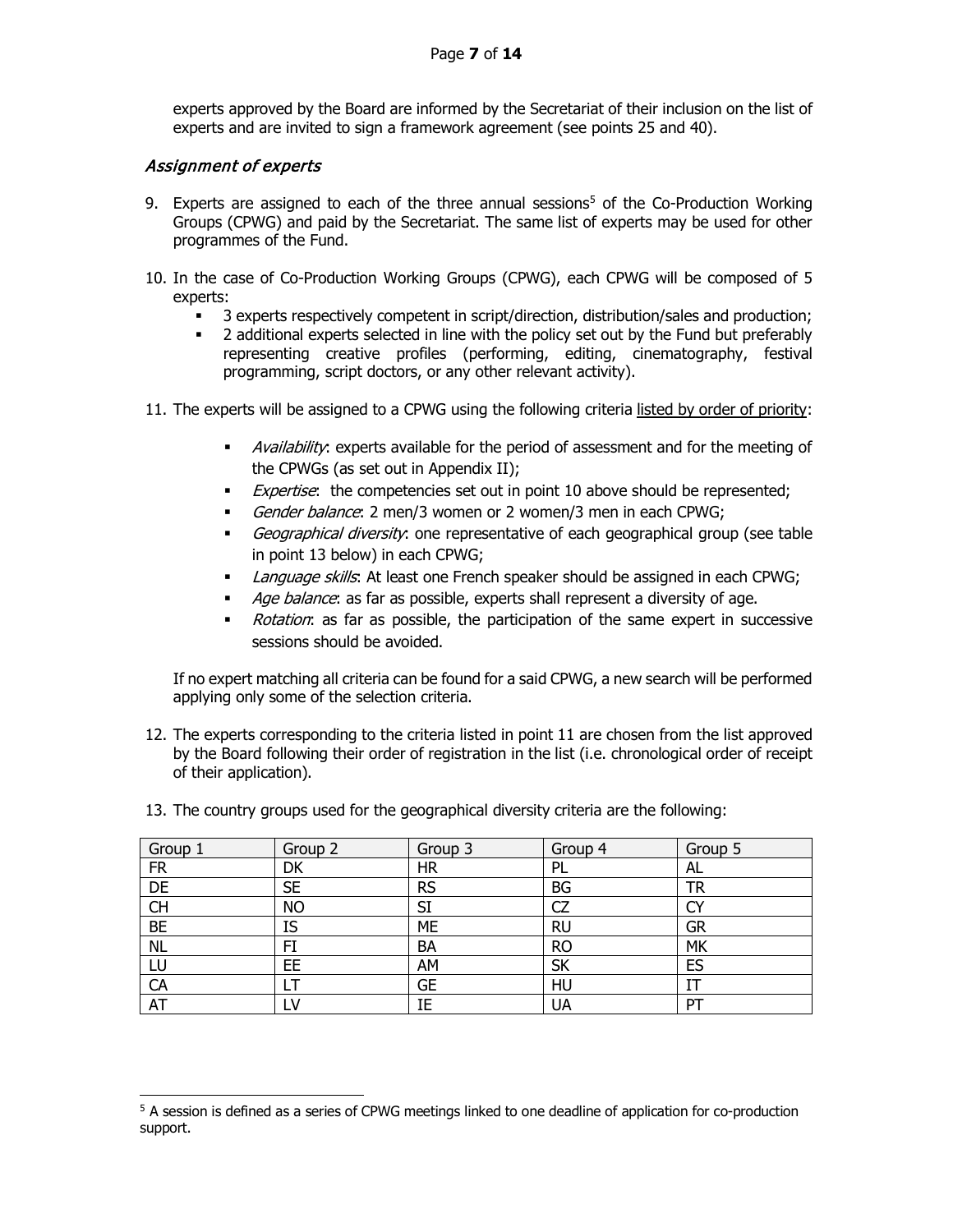- 14. When allocating the projects to CPWGs, the Secretariat will group them by type of film (animation, documentary, children films…). The Secretariat will endeavour to assign experts with relevant expertise to the appropriate CPWGs.
- 15. If an expert has several nationalities, the nationality of a member State (including associate member State) of Eurimages is considered. If an expert has several nationalities from member States of the Fund (including associate member States), all can be considered (each expert can however only be selected once per session).
- 16. Experts who are nationals of a non-member State of Eurimages may be selected and assigned in a CPWG by the Secretariat as "non-Eurimages country experts" (i.e. beyond the table under point 13), provided they are resident in a Council of Europe or Eurimages member State (including associate member State). However, the number of these experts cannot exceed one-third of the total number of experts in the session in question.
- 17. Immediately after the co-production support application deadline, the Secretariat will draw up a preliminary list of experts for the session based on the number of project applications received by the Fund. The preliminary list will include a pool of five substitute experts corresponding to the assignment criteria.
- 18. The experts on the preliminary list will be contacted by the Secretariat immediately after this deadline, with information on the work periods foreseen and the dates of meetings. If the assigned expert is not available to carry out the requested work within the specified period, he/she must inform the Secretariat as soon as possible so that another expert can be selected and contacted.
- 19. After the project eligibility deadline, the Secretariat re-contacts as many experts as necessary to examine the eligible projects. The Secretariat defines the list of projects to be examined by each CPWG. Each expert receives the list of these projects with the necessary material. Each expert must, as soon as possible, definitively confirm his/her availability. He/she shall inform the Secretariat of any conflict of interest (as defined in point 23 below).
- 20. Within a week after the eligibility deadline, the Secretariat proceeds with any necessary substitutions. Experts whose preliminary assignment is not confirmed are informed that they are put back onto the list of experts for a future session.
- 21. A minimum quorum of three experts in each CPWG is required for the meeting of the CPWGs<sup>[6](#page-7-0)</sup>. As far as possible, last-minute cancellations can be handled by the Eurimages Secretariat if there is enough time for the substitute expert to sufficiently assess the projects. In case this quorum cannot be reached, the meeting of the said CPWG shall be re-scheduled to the earliest possible date, immediately followed by a meeting of the ExCo by videoconference<sup>[7](#page-7-1)</sup>.

 $6$  Videoconferencing may be used as a last resort to reach the quorum.

<span id="page-7-1"></span><span id="page-7-0"></span> $7$  Thus, the communication of the support decisions for all the CPWGs can be made only after the recommendations of all CPWGs have been validated.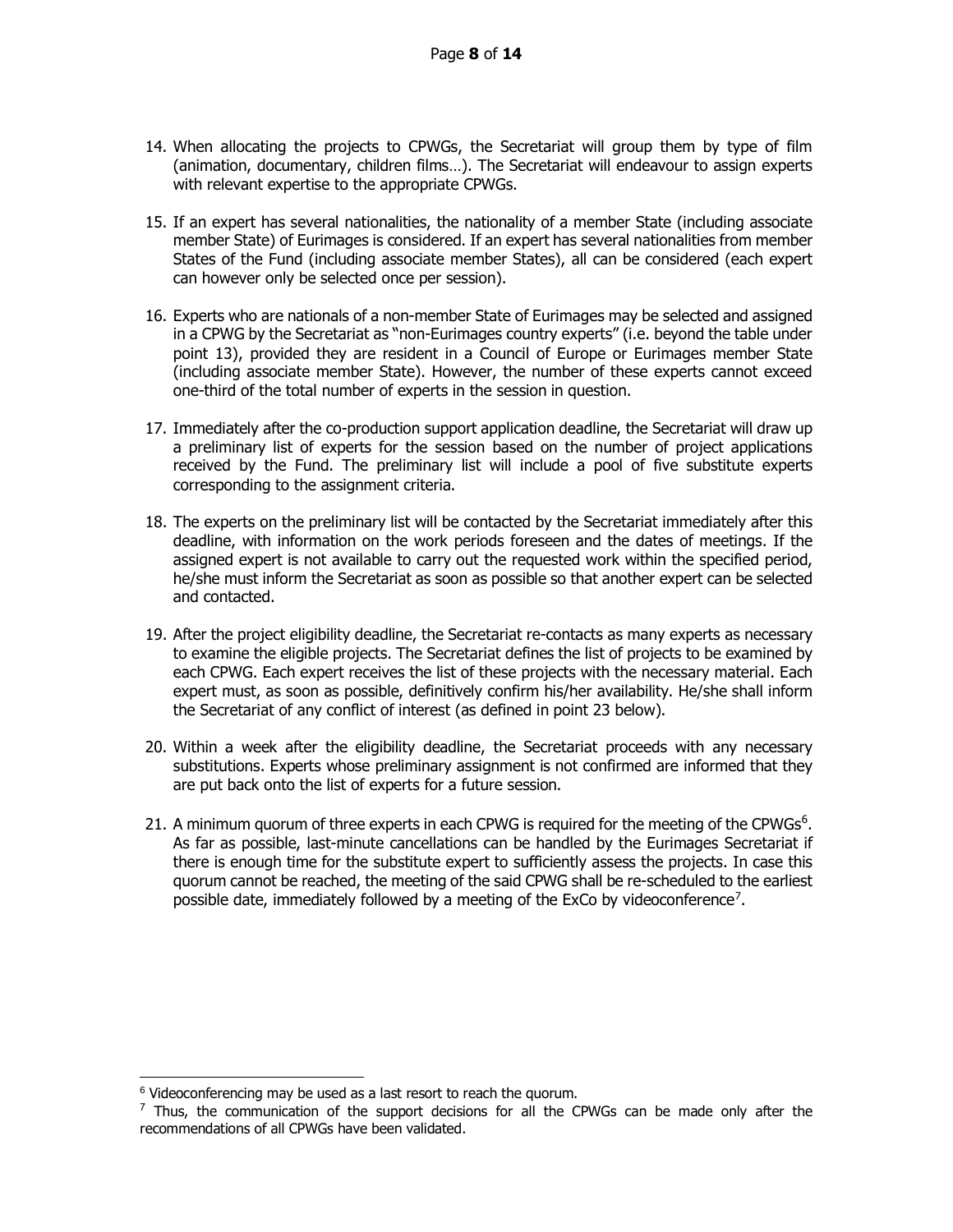- 22. As soon as their assignment is confirmed, the experts receive an order and invitation letter from the Secretariat specifying the financial and practical conditions of the work. Experts will not be informed about the composition of CPWGs.
- 23. Independent experts shall inform the Secretariat as soon as possible of any conflict of interest which they may have, for example if they have participated, or plan to participate, either directly or indirectly, in any of the projects submitted to them.

The following shall be deemed to constitute financial or personal interests amounting to a conflict of interest:

- current paid employment in a company or entity involved in one of the projects submitted to them;
- partner or shareholder status in a company or entity involved in one of the projects submitted to them;
- family ties or equivalent with a person having financial interests in a company or entity involved in one of the projects submitted to them.

They are also free to declare any other factors which may, in their own judgement, constitute a financial or personal interest going beyond the above definition (for example unpaid activity, non-familial personal links, activity outside of the audiovisual sector, etc.) which could hinder the impartial and objective performance of their duties.

24. Conflict of interests shall be declared on receipt of the project material in order to facilitate substitution. An expert declaring a conflict of interest shall be excluded from the concerned working group.

#### Work of the independent experts and functioning of the working groups

- 25. The work (including the assessment process, the different deadlines and meeting dates) and duties (such as code of conduct, exclusion criteria, confidentiality and conflict of interests) of the independent experts are regulated by a framework agreement, an order and invitation letter and the expert guidelines. Experts will be informed of the policy of the Fund and the relevant support regulations.
- 26. The experts proceed to an off-site assessment of the projects enrolled in their CPWG according to the evaluation criteria set out by the Board and contained in the Regulation of support and in accordance with the agreed calendar. This assessment is summed up in an individual pre-ranking of the projects examined<sup>[8](#page-8-0)</sup> that is sent to the Eurimages Secretariat in advance of the on-site meeting of the CPWGs.
- 27. The Eurimages Secretariat aggregates the individual pre-rankings to prepare a global preranking of all projects in each CPWG.
- 28. During a one-day on-site meeting (preferably in the Council of Europe's premises in Strasbourg), the experts discuss all the projects of each CPWG based on this global preranking and establish a final ranking of projects. The support recommendations for each CPWG are based on this final ranking and depending on the available budget.

<span id="page-8-0"></span><sup>8</sup> Appendix II describes the working methods for project assessment and ranking to be used in CPWGs.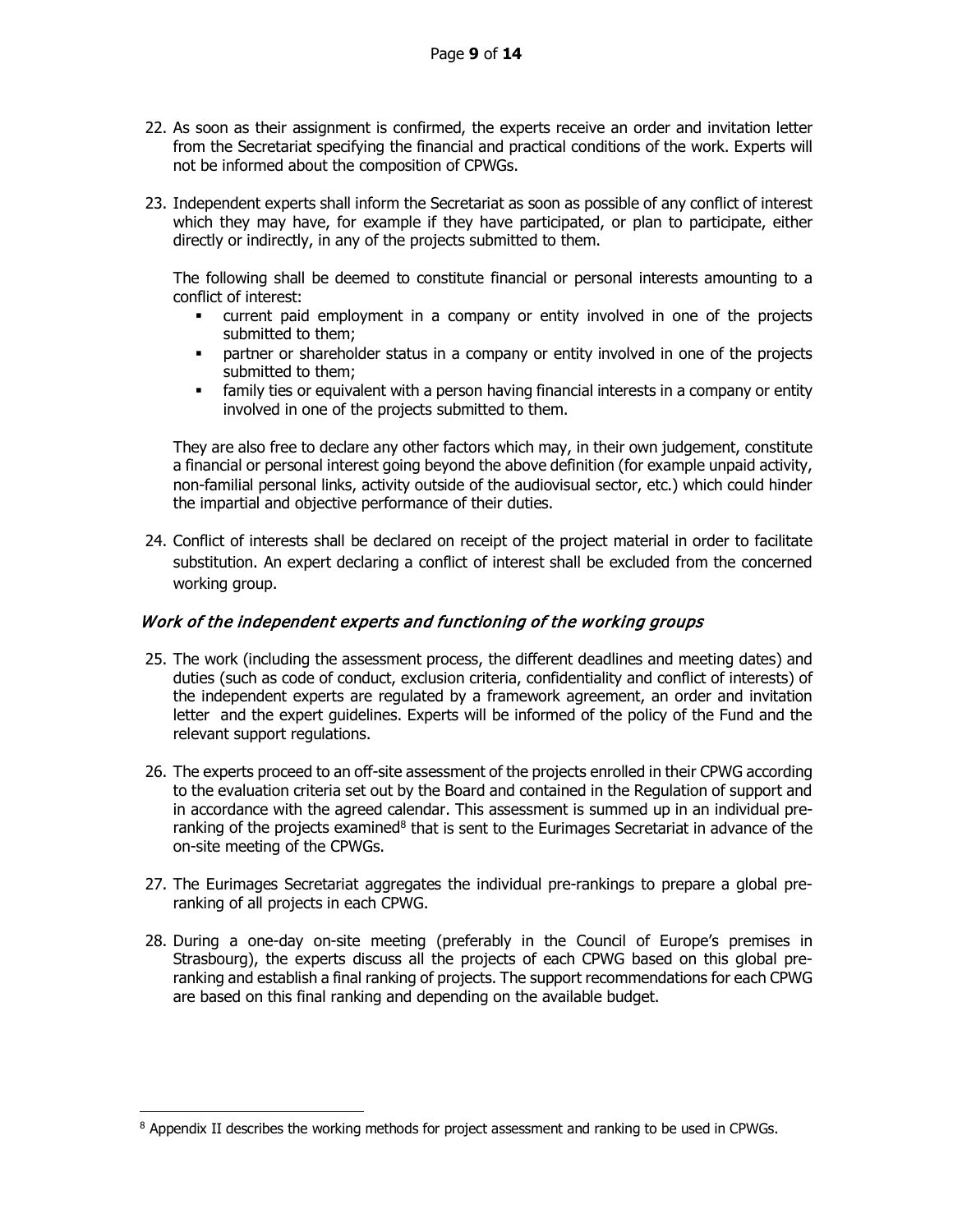- 29. The on-site meeting of each CPWG is held in the presence of a Chair, at least one member of the Secretariat and one ExCo Observer<sup>[9](#page-9-0)</sup> appointed by the President of the Fund. None of these participants has a right to vote.
- 30. Each CPWG has a Chair who is, by order of priority, the President of the Fund, the Executive Director or her/his Deputy, Head of programme, or any other member of the Secretariat duly authorised by the President of the Fund. The Chair will introduce the Fund and its policy and may actively intervene in the debate to:
	- ensure that all criteria are taken into consideration in accordance with the policy, strategy and objectives of the Fund;
	- ensure that all experts share the same understanding and knowledge of the policy, strategy and objectives of the Fund;
	- **Fig. 2** remind experts, when necessary, of their duties and obligations;
	- ensure that discussions take place in a respectful and constructive manner.
- 31. The role of the Secretariat in the CPWGs is to:
	- **•** provide the experts, when necessary, with technical information on the project and its stakeholders, acquired by the project managers during the examination of the application (such as legal and financial information on the project and the track record of the stakeholders);
	- remind the experts, when necessary, of the regulations of the co-production support programme, of the regulations and the rules of procedures applicable to the Fund.
- 32. The role of the ExCo Observer is to provide the ExCo and the Board with feedback on the functioning of the CPWGs and to assess whether the work of the CPWGs and their recommendations match the policy, strategy and objectives of the Fund as set out by the Board. He/she does not intervene in the debates of the CPWG.
- 33. Simultaneous interpretation in English and French will be provided in the CPWGs.
- 34. Once all the CPWGs meetings are finished, the recommendations of the independent experts are communicated by the Eurimages Secretariat to the ExCo which examines and adopts them.
- 35. If necessary, the review procedure as set out in Article 14 of the rules of procedure of the Board is implemented.

# Communication

- 36. After each session of the CPWGs, the Secretariat will make available to the ExCo and to the Board:
	- the list of experts who were contacted,
	- the list of experts who were available;
	- the list of those who were assigned to the CPWGs;
	- the list of supported projects;
	- the final ranking and scoring of all the projects (as set out in appendix II).

<span id="page-9-0"></span><sup>&</sup>lt;sup>9</sup> This ExCo Observer may attend more than one CPWG in a session but there may be more than one ExCo Observer participating in a session.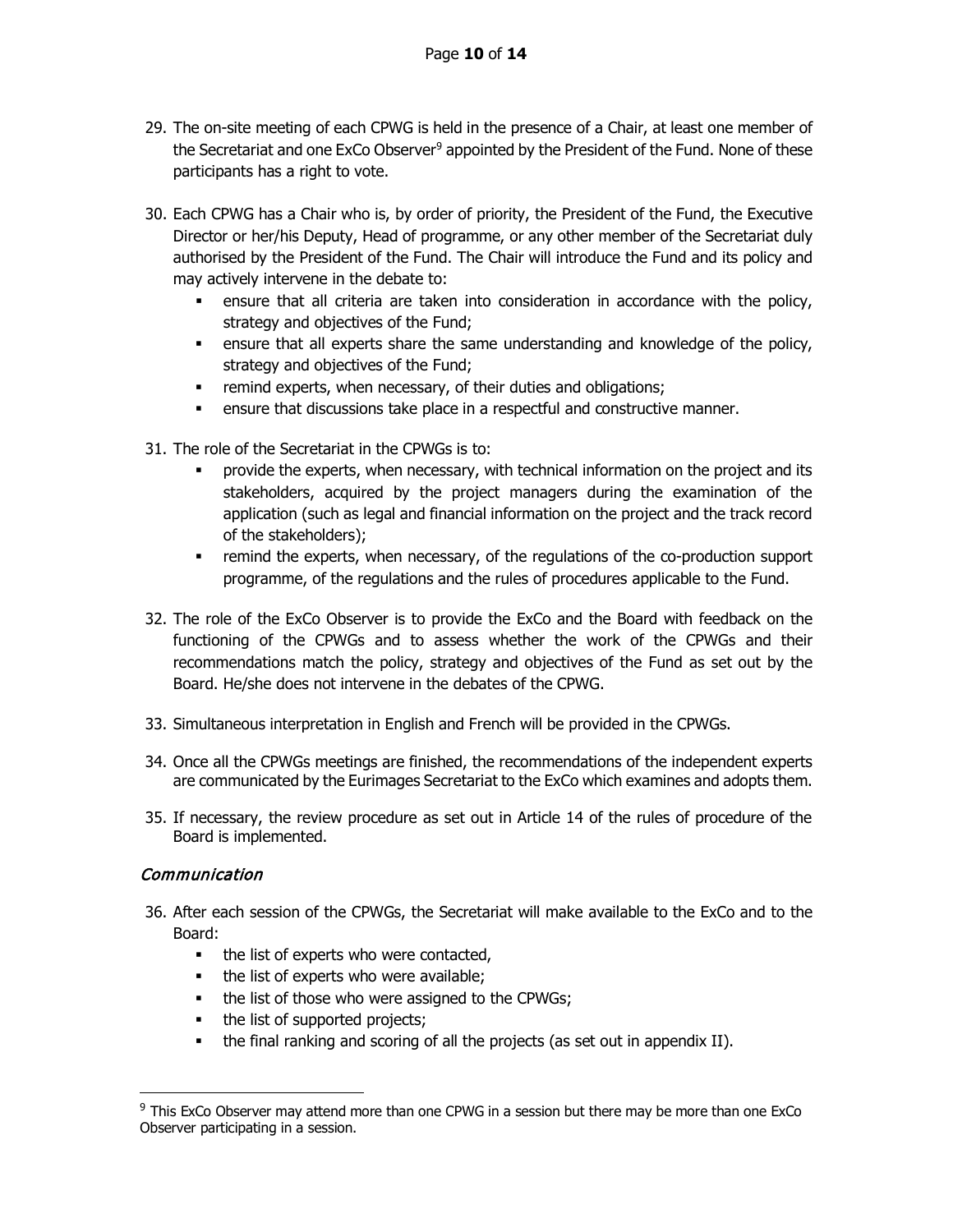- 37. Following the support decisions, the Eurimages Secretariat will send a letter to the applicants notifying the support or the rejection of each project. The decisions will not be motivated.
- 38. After each session, the Eurimages Secretariat will publish the support decisions made in the co-production support programme (for instance on its web site, through press releases or social media).
- 39. At the end of each year, the list of independent experts having taken part in a CPWG during that year will be published on the Fund's website.

### Contractual & financial conditions

- 40. Inclusion on the independent experts list does not entail a commitment by Eurimages to assign any projects for assessment by the person concerned. A framework agreement shall be concluded with the experts listed. The framework agreement specifies the duties and rights of the experts (code of conduct, confidentiality, conflict of interests…) and the general conditions of their assignment. The framework agreement is of a maximum duration of three years. Experts listed may re-apply after the expiration of their framework agreement. Experts can be added to the list, but the end date of their framework agreement remains fixed.
- 41. Once the experts are assigned to the CPWGs, the Eurimages Secretariat will prepare an order and invitation letter (by session and by expert) specifying particularly the period of assessment, the list of projects to be assessed and the date and place of the on-site meeting of the CPWG. This order and invitation letter will also specify the financial conditions of the work (fee, per diem, etc.).
- 42. Each expert receives a fee based on the number of projects to be assessed:  $\epsilon$ 1.000 from 1 to [10](#page-10-0) projects with €100 for each additional project<sup>10</sup>. This fee is paid in full after the end of the on-site CPWG meeting after experts have signed a certificate of attendance $11$ .
- 43. If an expert participated in the off-site assessment of the projects and submitted a pre-ranking but cannot attend the on-site meeting for any reason, his/her fee will be reduced by 60%.
- 44. The fee does not include VAT and is net of all taxes. The expert undertakes to observe all applicable rules and to comply with his/her fiscal obligations in:
	- submitting an invoice to the Council of Europe Eurimages in conformity with the applicable legislation;
	- declaring all fees received from Eurimages for tax purposes as required in his/her country of fiscal residence.
- 45. Travel and subsistence expenses are covered by the Eurimages Secretariat based on the scales adopted by the Committee of Ministers of the Council of Europe. The Eurimages Secretariat either organises and pays the travel of the expert or refunds the corresponding fare. The expert receives a daily allowance ( $per$  diem) to cover accommodation and subsistence (including meals and local travel costs).

<span id="page-10-0"></span><sup>10</sup> Whenever possible, the Eurimages Secretariat will allocate a maximum of 20 projects per CPWG and per expert.

<span id="page-10-1"></span> $11$  Certificates of attendance will be signed electronically in case of videoconference.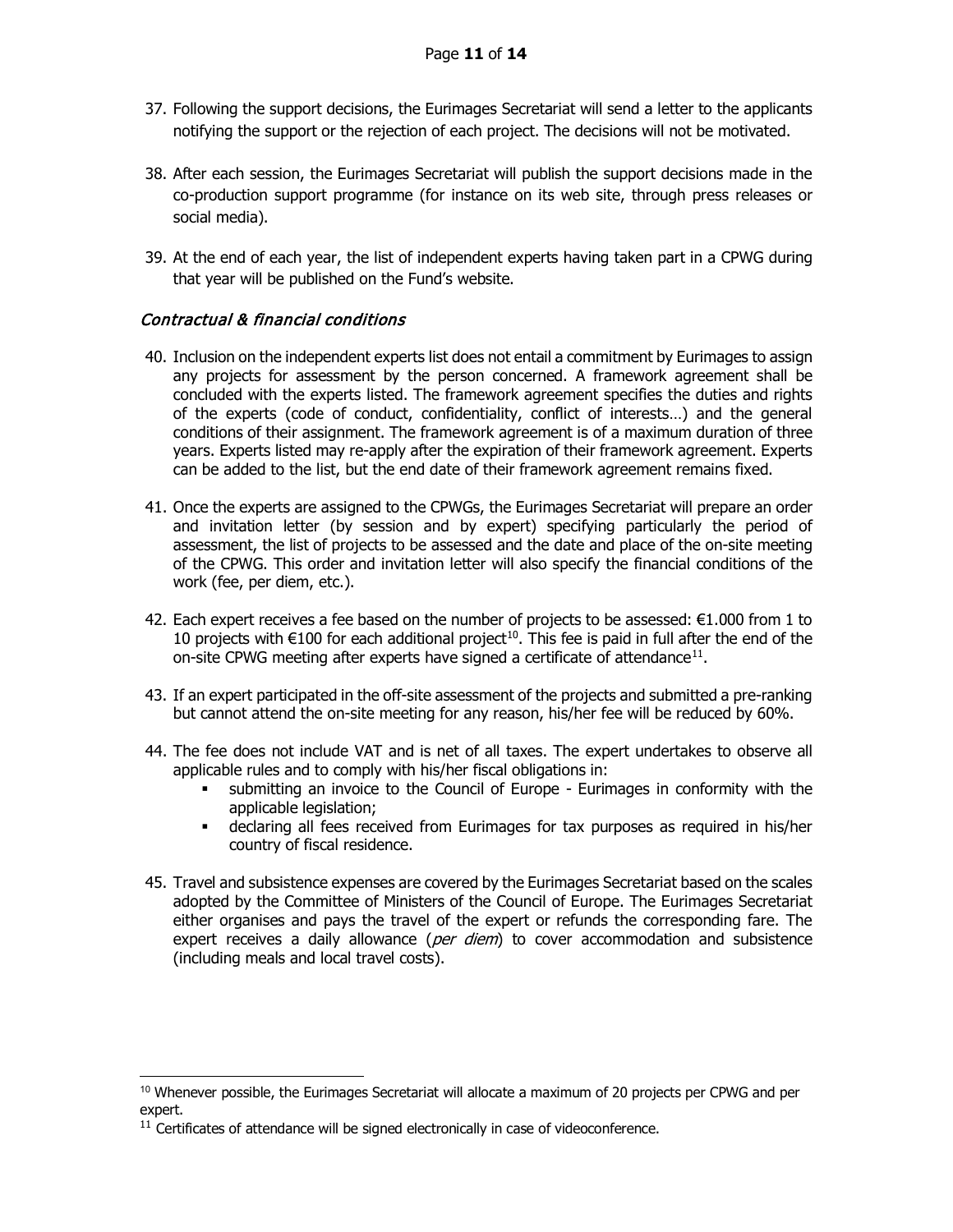# **APPENDIX II:**

# <span id="page-11-0"></span>**Project assessment and ranking methods in the Co-production working groups (CPWGs)**

The Secretariat will draft the list of eligible projects to be assessed by the CPWG. Depending on the number of eligible projects, several CPWGs will work to assess all the projects. Appendix I sets out the provisions pertaining to CPWG composition and functioning.

This working method for each CPWG can be split into four steps:

- **Off-site assessment of each project according to pre-defined selection criteria** The experts undertake an off-site assessment of the projects enrolled in their CPWG according to the selection criteria set out by the Board.
- **Individual pre-ranking of the projects by each expert of a CPWG** This assessment is summed up in an individual pre-ranking of the projects that is sent to Eurimages Secretariat in advance of the on-site meeting of the CPWGs.
- **Global pre-ranking: aggregation of the pre-rankings per CPWG** The Eurimages Secretariat prepares a global pre-ranking of all projects in each CPWG by aggregating the individual pre-rankings.
- **Final ranking: drafting the final ranking of projects in each CPWG** During a one-day on-site meeting, the experts of each CPWG discuss all the projects of their CPWG based on the global pre-ranking and establish a final ranking of projects.

#### **1. Off-site assessment**

The experts will assess the projects after examining the material provided by the applicants.

- **a)** In line with the policy of the Fund, the **selection criteria** used to assess a project are the following:
	- quality and originality of the script
	- vision and style of the director
	- contribution of the team involved and level of artistic and technical co-operation
	- consistency and level of confirmed financing
	- circulation potential (festivals, distribution, audience)
	- **adherence to the values and aims of the Council of Europe.**

**For each selection criterion**, the expert assesses the project using the following scale: Very weak / Poor / Acceptable / Good / Very good / Excellent.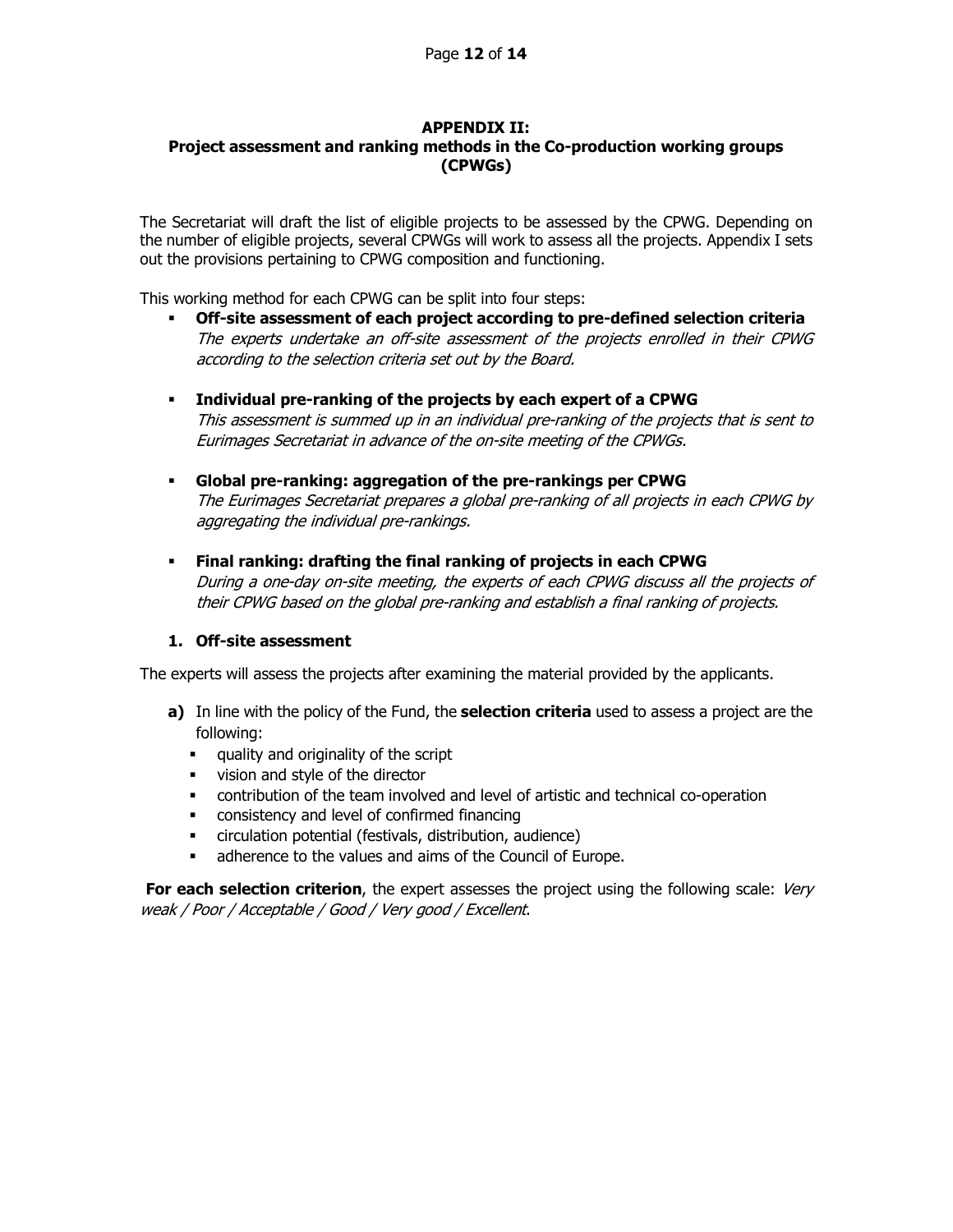# **b) Overall project assessment**

In addition to the assessment of the selection criteria, the experts give an **overall assessment for the project** as a whole using the same scale as for the selection criteria: Very weak / Poor / Acceptable / Good / Very good / Excellent.

This overall assessment should, in principle, be consistent with the assessment based on the selection criteria but may diverge if the expert has good reasons to justify a discrepancy based either on his/her own judgement or on his/her understanding of the Fund's policy and strategy.

# **c) Written comment on the project**

Each expert writes a short commentary of a few sentences (three to five lines) highlighting the main strengths or weaknesses as regards the selection criteria and provide an overall written assessment. The expert should justify any discrepancy between the overall assessment and the assessment resulting from the application of the individual selection criteria.

The written commentary is kept for the record by the Secretariat. In case of absence, it could be distributed to the other members of the CPWG with the agreement of the expert.

# **2. Individual pre-ranking**

The expert ranks the projects based on his/her own personal judgement and, if needed, refers to his/her assessment based on the individual selection criteria and the overall assessment. In doing so, he/she should keep in mind the policy and strategy of the Fund.

# **3. Global pre-ranking**

The Secretariat compiles the individual pre-ranking into a global pre-ranking for each CPWG:

- **•** by calculating the average of the ranks given to each project by the experts,
- by indicating the rank frequency<sup>[12](#page-12-0)</sup> given to each project by the experts.

The selection criteria assessment, the overall assessment and the written comments of each expert are made available to the Chair of the CPWG and to the ExCo Observer at the beginning of the onsite meeting but are not circulated.

Individual pre-ranking, rank frequency and global pre-ranking are shared between experts at the beginning of the on-site meeting.

<span id="page-12-0"></span><sup>&</sup>lt;sup>12</sup> Rank frequency refers to the number of occurrences of a rank given by the five experts of one CPWG to a project.